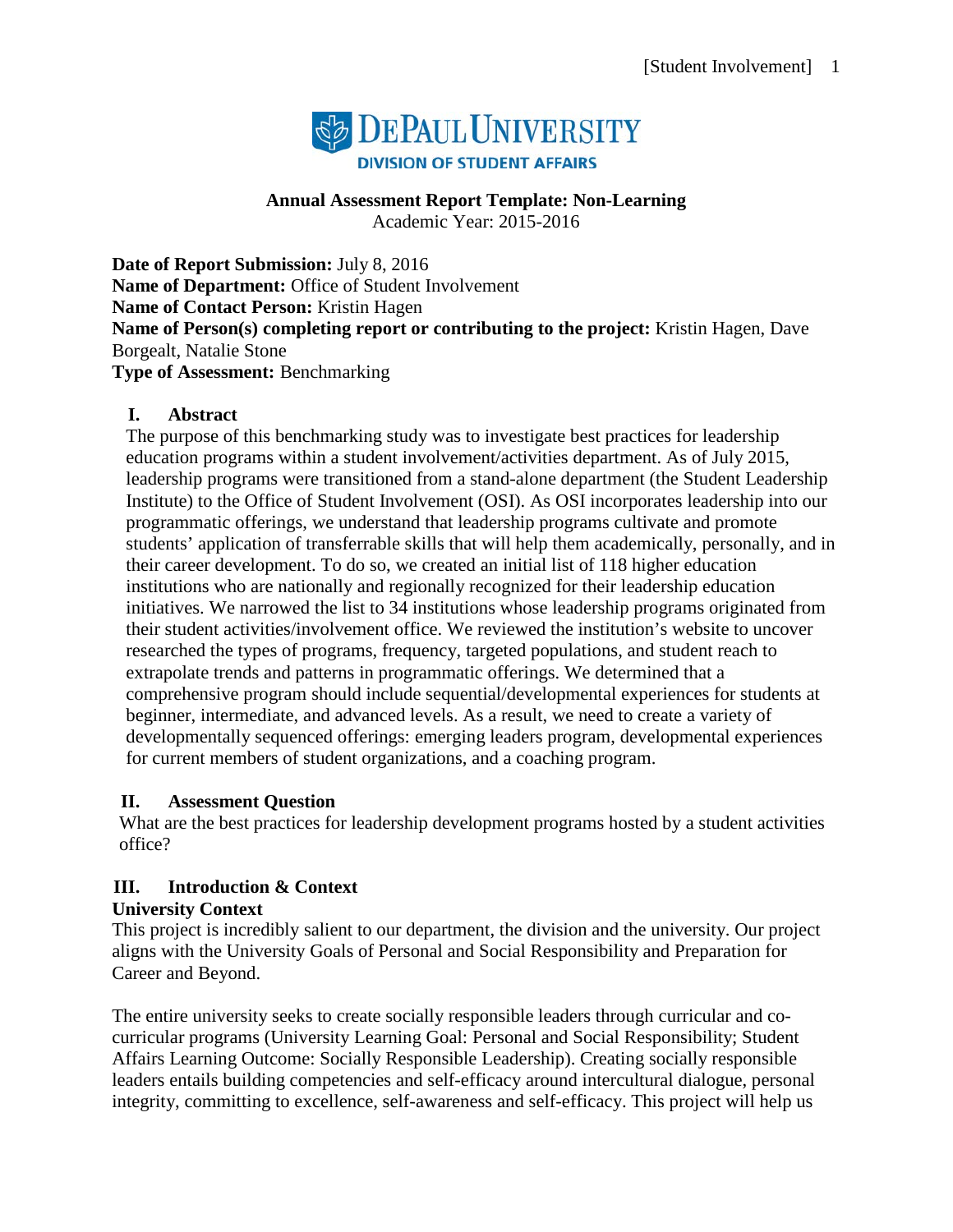uncover what leadership programs we can offer to the general student population. In addition to socially responsible leadership, career preparation is paramount. Leadership education teaches skillsets that are not only attractive to future employers, but ultimately will help them succeed throughout their careers.

OSI seeks to provide experiences that help students learn, develop and impact their community. This project will not only help us realistically determine what programs we can offer, but also what programs and delivery methods are most effective for our student population. Many departments in the Division of Student Affairs incorporate leadership opportunities and training for their particular audiences. However, OSI will be the only department to provide leadership education to the general student population. Our leadership programs will not only provide a theoretical background to leadership, but also practical skills that students can use in their courses, experiences and in their future careers.

# **Supporting Scholarship**

There are a myriad of options when developing a leadership education program. We want to make sure our programs are grounded in theory and include nationally-recognized best practices. Through our literature review, we found the following factors to be incredibly vital to our research: sequential/developmental leadership programs, relevant populations, and program delivery methods.

Leadership capacity is built sequentially and developmentally across the Social Change Model of Leadership Development. This progression organizes all seven values into 4 domains; precollege leadership capacity, individual leadership, group leadership and societal leadership (Dugan, Kodama, Correia, & Associates, 2013). Developmental sequencing starts with the self (Individual Leadership Domain) and the scope becomes broader to include other people (Group Leadership Domain) and eventually the global community (Societal Leadership Domain). Researchers have also stated that leadership self-efficacy is paramount to developmental leadership education. Developmentally sequenced programs not only help students accurately assess their capacity, but they can be placed in the correct program that meets their needs and potentially advances their development (Dugan & Komives, 2010).

Research points to a few key populations that need to be targeted in leadership development programs. These include emerging leaders, student organization members and positional leaders (Dugan & Komives, 2007).

# **IV. Data Collection & Methodology**

# **Data Collection**

For our benchmarking study we wanted to look at leadership programs offered at peer institutions. We compiled a comprehensive list of 118 institutions based on the following criteria:

- National Clearinghouse of Leadership Programs spotlighted effective models of cocurricular leadership programs
- Integrated Postsecondary Education Data System (IPEDS a system of interrelated surveys through the National Center for Education – U.S. Department of Education)
- Destination schools (other schools students who applied to DePaul University attend)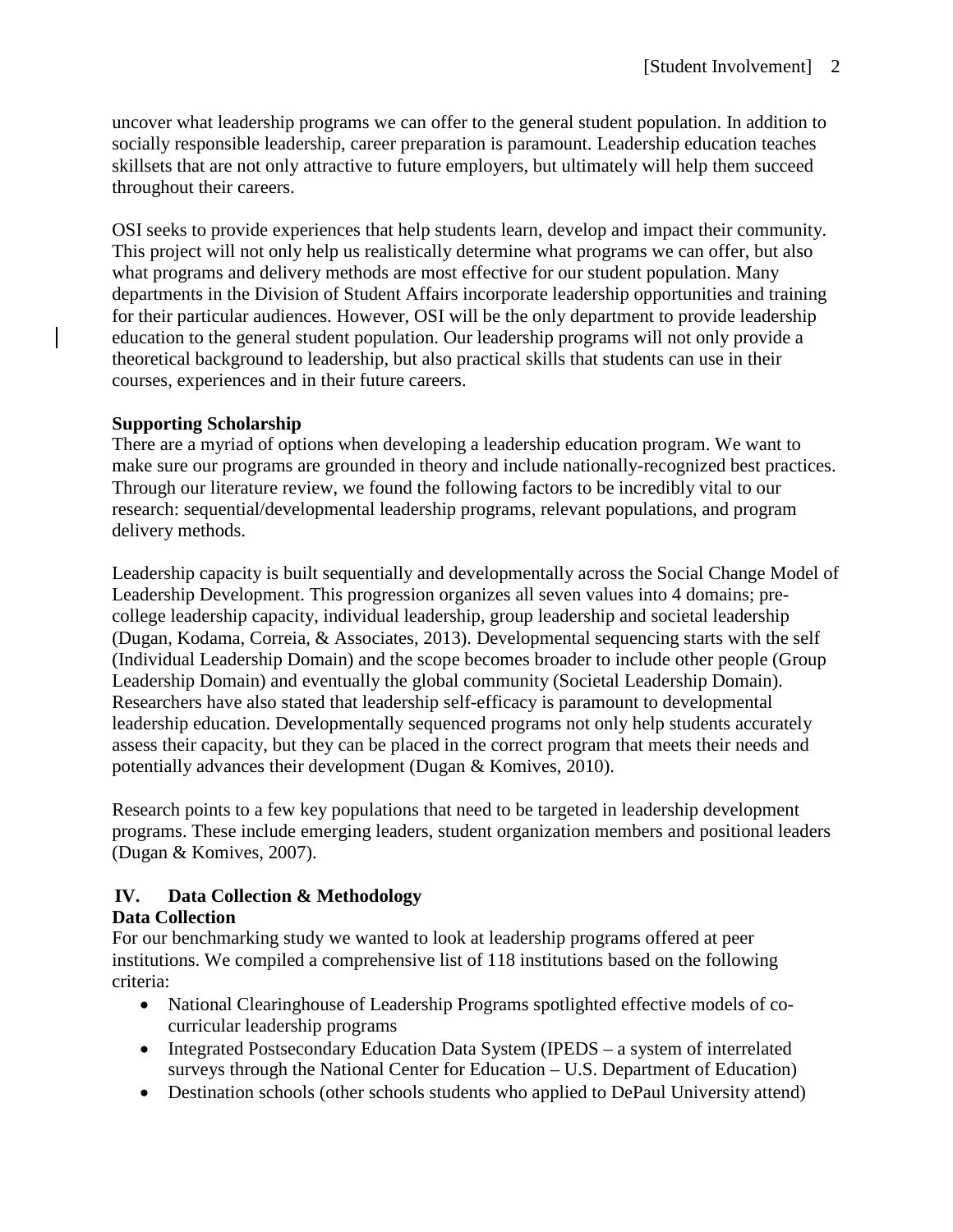- Local institutions not already included as a destination or IPEDS school
- Institutions who have leadership programs recognized in the *Handbook of Student Leadership Programs, Second Edition*, (Komives et al., 2011)
- Institutions identified with model programs in the *2012 MSL Insight Report: Leadership Program Delivery*, (Dugan, et al., 2013)

In the general sample, we wanted a comprehensive list of institutions to investigate which could help us uncover a plan based on unique factors to DePaul. As a result, we chose institutions that were nationally recognized, local, and operated similarly to DePaul. We also looked at institutions used by the Division of Student Affairs for other benchmarking research (based on size, religious affiliation, and location).

From this initial list of 118, we removed all duplicates which resulted in 86 institutions. We did an initial scan of the websites for these 86 institutions, and kept any who met the following criteria:

- Leadership programs offered in a student activities/student involvement department
- Undergraduate enrollment over 10,000 students

These schools offer valuable information because we need to make decisions based on not only best practices, but also programs that could potentially be replicated in a department with limited staff, budget, and resources.

After this scan, we had a list of 34 institutions for further examination (See Appendix B for full list of institutions by category). Three members of the assessment team did an in-depth scan of each college/university's leadership programs website. We searched the websites for the following information:

- Institution
- Location (urban, suburban, rural)
- Leadership programs offered (including frequency, target audience, format and facilitator)
- Number of programs
- Number of total staff in the department
- Number of total staff involved in leadership education initiatives
- Leadership model or philosophy
- Category (local, destination, IPEDS, nationally recognized)

# **Data Analysis**

In order to discover format and type of program, we did a frequency analysis of all these institutions to uncover trends in types of programs (i.e. leadership workshops, overnight retreats, emerging leaders programs, etc) (See Appendix C for Frequency Results).

In addition to program type frequency, we wanted to narrow our institution list even further so we could look deeper at types of programs, delivery method, and structure. Research indicates that successful leadership programs offer developmentally sequenced experiences and peer education opportunities. Based on our literature review, we knew we wanted to only review institutions who offered developmental programming for targeted populations and a peer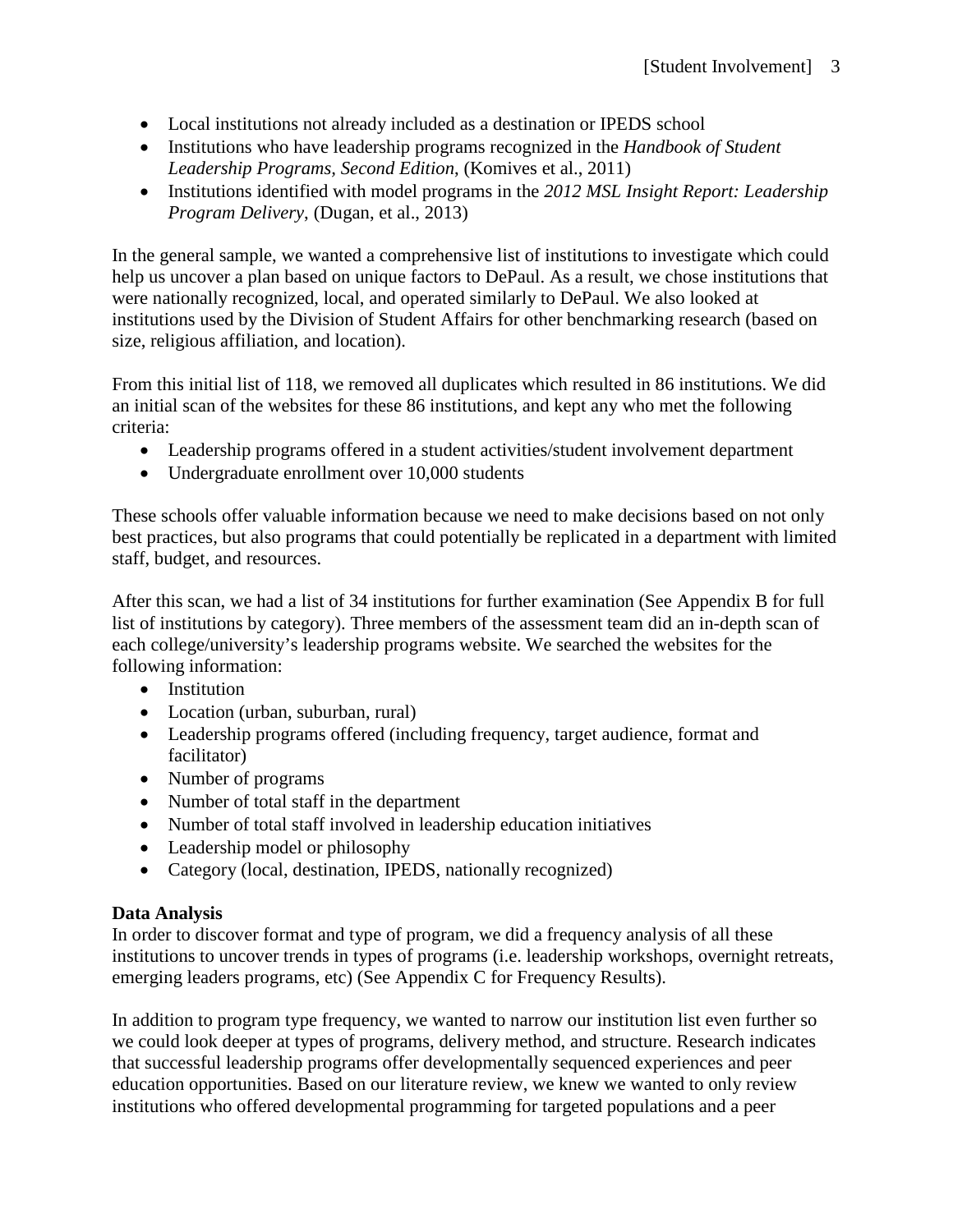education component. For these purposes, we noted whether schools contained beginner (emerging leaders/students new to leadership), intermediate (members of organizations without an official leadership role) or advanced (current/former positional leaders/peer leaders) programming as well as peer-led initiatives. We ranked institutions A-D based on how their programs met this criteria (See Appendix D for Rankings and Appendix E for Rubric). An A ranking meant that the department offered all of the identified initiatives.

Finally, we pulled only A-ranked institutions and this yielded 14 institutions (See Appendix F for Final List of Institutions). We completed a thorough search of their website and online resources to uncover best practices in program delivery methods (conference, retreats, workshops, etc), theoretical models, peer education programs, and developmental programs. We reviewed all these programs to create a strategic plan for the department.

# **V. Data & Results**

From the frequency analysis, we uncovered that the following types of programs were most frequently offered:

- On-going leadership opportunities (lasts longer than one-day, series, etc)
- One-time leadership opportunities (assessments, workshops, etc)
- Emerging leadership programs (for students new to leadership or new students)
- Workshop series
- Leadership retreat, weekend, or two-day conferences
- Leadership award ceremonies
- Certificate programs
- One-day leadership conferences and summits

(See Appendix G for Frequency for A-Ranked Institutions)

# **VI. Discussion & Interpretation of Results**

In our study we uncovered the following themes:

- Emerging leader, peer educator, one-time and on-going programs emerged as best practices not only in the literature, but also within our benchmarking research.
- 44% of the institutions we reviewed had developmentally sequenced programs for all three levels (beginner, intermediate and advanced). This confirms what the literature states about developmental sequencing being a best practice.
- 47% of the institutions we reviewed has peer educators or peer-led initiatives. This confirms what the literature states about peer mentoring as a best practice.

In our study, we had to narrow our research down to institutions that have leadership programs originated from a student involvement/activities department. This can be limiting as there are great programs housed in academic departments, stand-alone leadership offices, and other nonstudent involvement offices. However, we wanted to make sure our programs were realistic and complement our current programs and services. Searching websites can also be very challenging. Some websites described programs in great detail, others did not. This challenged us to take the information we had and complement it with what we know from the literature. Finally, we narrowed our list to only institutions we listed as A-ranked (they contained programs for beginner, intermediate and advanced leaders and included a peer education component). We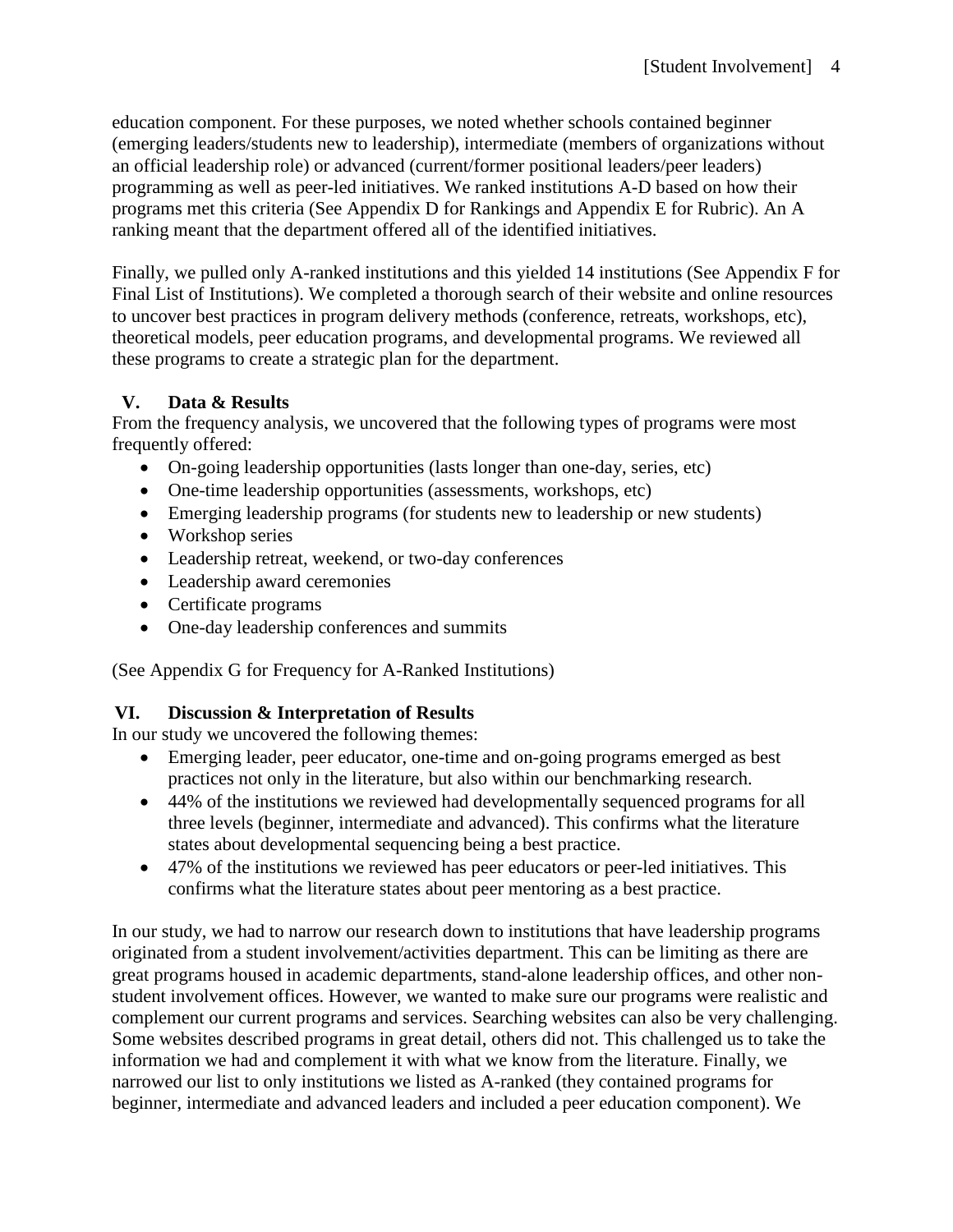removed any institution that did not have all four of these criteria. It is very possible there was an institution that focused just on emerging leaders and they are very successful. We had to make our list manageable and we want our programs to impact all developmental levels.

There were some barriers we encountered with this project. Some websites had very little information and as a result there are potentially institutions that we left off of our list. The detail of program offerings was also limited at times and it proved difficult to determine exactly what the program was like. As a result, we will discuss the possibility of follow-up interviews with certain institutions to learn more about their programs.

# **VII. Recommendations and Plans for Action**

# **Recommendations**

Our strategic plan will incorporate the following programs over 3 years. Each program description contains a label to note developmental level (B=Beginner, I=Intermediate, A=Advanced)

- Revise comprehensive Schmitt Scholarship Program curriculum (B, I, A)
- Emerging leaders program (B)
- Leadership Lunch and Learn series (I)
- Peer educators for general leadership education (A)
- Leadership retreat for student organization members (I)
- Leadership coaching program  $(I, A)$
- Transferring Your Leadership Skills seminar (I, A)
- Leadership recognition programs
- Lincoln Laureate selection process
- Increased leadership training for student organization executive boards (I, A)

# **Action Plan**

We have broken this plan into three years and the following will be accomplished each year.

2016-2017

- Recruit, train and implement peer educator program (August November 2016)
- Implement new four-year curriculum for Schmitt Scholarship Program (September 2016)
- Implement 3 Leadership Lunch and Learns (October November 2016)
- Implement emerging leaders program Catalyst by LeaderShape (November 2016)
- Implement 3 Leadership Lunch and Learns (January March 2017)
- Develop curriculum for student organization member leadership retreat (January March 2017)
- Implement 3 Leadership Lunch and Learns (March June 2017)
- Develop curriculum for coaching program (March June 2017)

# 2017-2018

- Implement student organizational member retreat January 2018
- Develop curriculum for Transferring your Leadership Skills seminar February 2018
- Implement leadership coaching program March 2018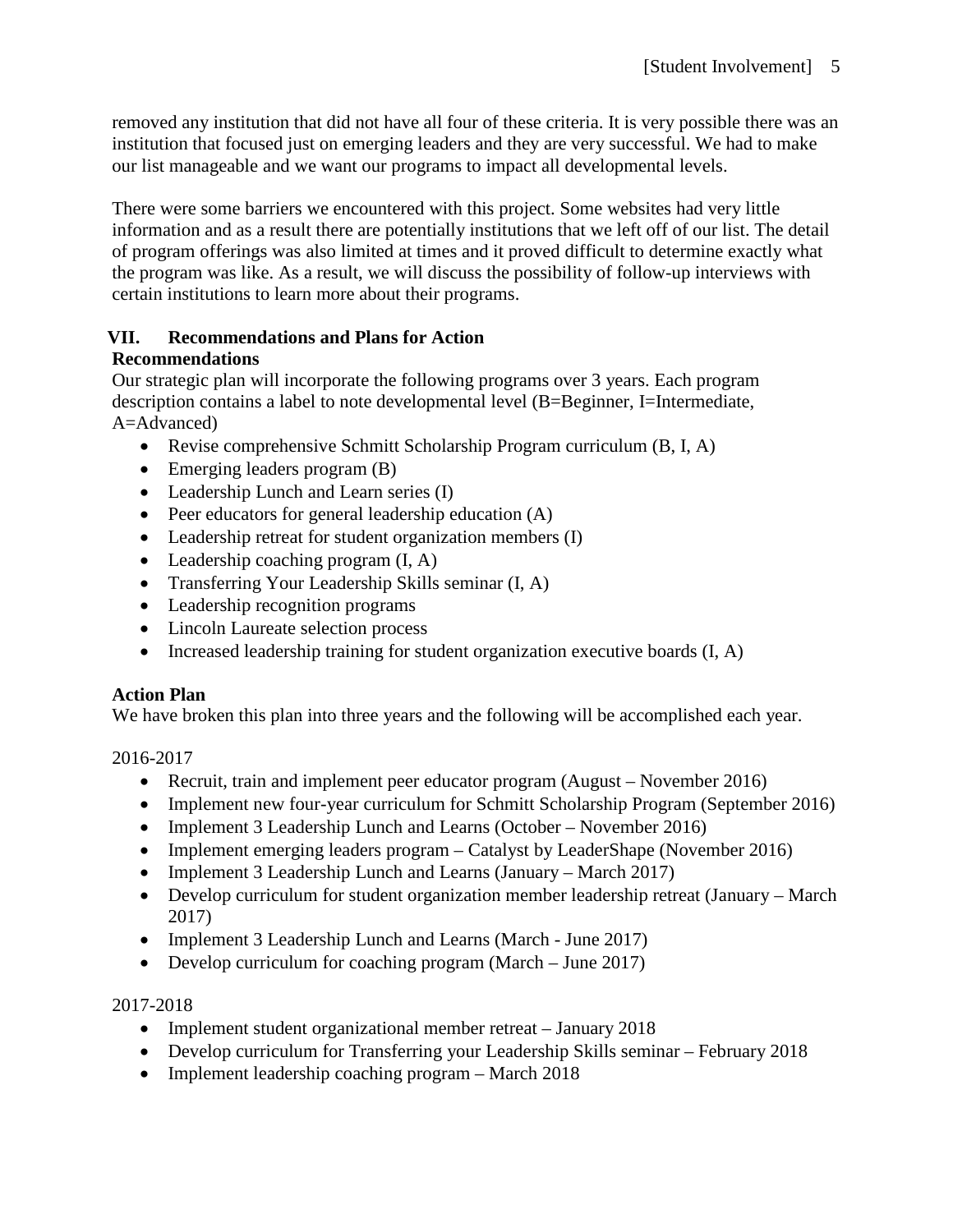#### 2018-2019

• Implement Transferring Your Leadership Skills Seminar – November 2018

#### **Sharing the results**

A formal marketing plan will be devised to premiere these programs for students, faculty, staff and parents. As we develop and implement programs, we will ensure the university knows about programmatic offerings.

#### Appendices

#### Appendix A Literature Review Citations

Dugan, J. P., Kodama, C., Correia, B., & Associates. (2013). *Multi-Institutional Study of Leadership insight report: Leadership program delivery*. College Park, MD: National Clearinghouse for Leadership Programs.

Dugan, J. P., & Komives, S. R. (2007). *Developing leadership capacity in college students: Findings from a national study.* College Park, MD: National Clearinghouse for Leadership Programs.

Dugan, J. P., & Komives, S. R. (January 01, 2010). Influences on College Students' Capacities for Socially Responsible Leadership. *Journal of College Student Development, 51,* 5, 525-549.

Komives, S. R., Dugan, J., Owen, J. E., Slack, C., & Wagner, W. (Eds). (2011). Handbook for student leadership development (2nd ed.). A publication of the National Clearinghouse for Leadership Programs. San Francisco, CA: Jossey-Bass.

| <b>Institution</b>        | Origin                        |
|---------------------------|-------------------------------|
| <b>Boston College</b>     | <b>IPEDS</b> Comparison Group |
| Catholic University of    | <b>IPEDS</b> Comparison Group |
| America                   |                               |
| College of DuPage         | Local                         |
| Colorado State University | Recognized/Handbook           |
| Columbia College Chicago  | Local                         |
| Creighton University      | <b>IPEDS</b> Comparison Group |
| Duquesne University       | <b>IPEDS</b> Comparison Group |
| Fordham University        | <b>IPEDS</b> Comparison Group |
| Georgetown University     | <b>IPEDS</b> Comparison Group |
| Harper College            | Local                         |

| Appendix B                                  |  |
|---------------------------------------------|--|
| Institution List (34) for In-Depth Research |  |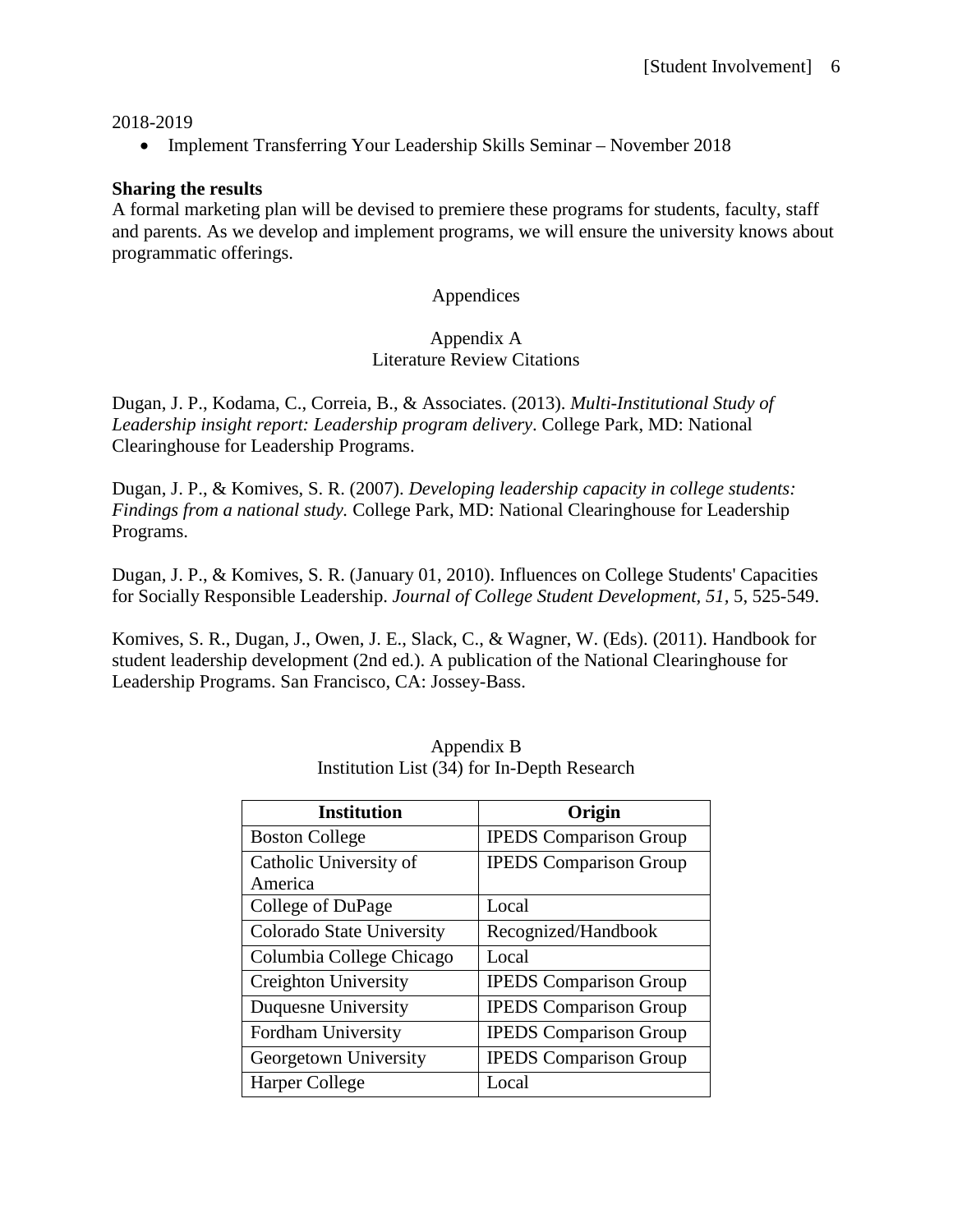| <b>Indiana University</b>    | <b>Destination School</b>     |
|------------------------------|-------------------------------|
| Loyola Marymount             | <b>IPEDS</b> Comparison Group |
| University                   |                               |
| Marquette University         | <b>IPEDS</b> Comparison Group |
| Michigan State University    | <b>Destination School</b>     |
| Northern Illinois University | <b>Destination School</b>     |
| <b>Notre Dame</b>            | <b>IPEDS</b> Comparison Group |
| Roosevelt University         | Local                         |
| Saint Joseph's University    | <b>IPEDS</b> Comparison Group |
| Saint Louis University       | <b>IPEDS Comparison Group</b> |
| Santa Clara University       | <b>IPEDS Comparison Group</b> |
| Seattle University           | <b>IPEDS</b> Comparison Group |
| Seton Hall University        | <b>IPEDS</b> Comparison Group |
| <b>UCLA</b>                  | Recognized/Handbook           |
| University of Connecticut    | Recognized/Peers              |
| University of Chicago        | Local                         |
| University of Detroit Mercy  | <b>IPEDS</b> Comparison Group |
| University of Iowa           | <b>Destination School</b>     |
| University of Michigan       | Destination School            |
| University of Missouri       | <b>Destination School</b>     |
| University of San Diego      | <b>IPEDS</b> Comparison Group |
| University of San Francisco  | <b>IPEDS</b> Comparison Group |
| University of South Carolina | Recognized/Handbook           |
| University of Texas at       | Recognized/NCLP               |
| Austin                       |                               |
| University of Wisconsin      | <b>Destination School</b>     |

# Appendix C Frequency Analysis

| <b>Programs, Activities, Offerings</b>                                  | <b>Total</b> |
|-------------------------------------------------------------------------|--------------|
| On-going leadership opportunities (last longer than one day,<br>series) | 28           |
| One-time leadership opportunities                                       | 26           |
| Emerging leaders programs (students new to leadership)                  | 16           |
| Workshop series                                                         | 14           |
| Leadership retreat, weekend or two-day conference                       | 14           |
| Leadership award ceremonies                                             | 14           |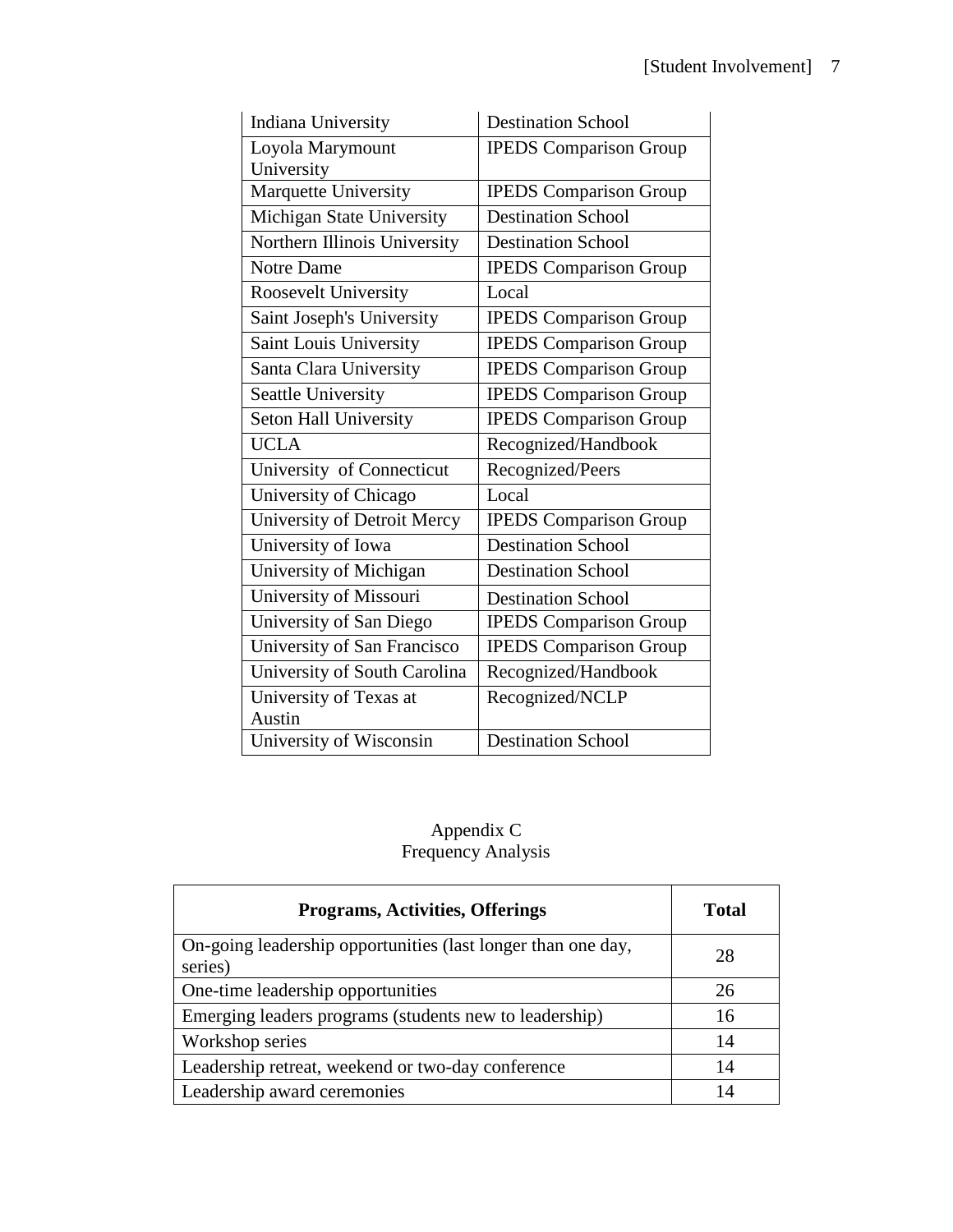| Certificate program                                                                            | 12             |
|------------------------------------------------------------------------------------------------|----------------|
| One-day leadership conferences/summits                                                         | 10             |
| Programs designed specifically for student organization leaders                                | 8              |
| Consulting as a leadership program for student leaders                                         | 5              |
| Programs designed for advanced leaders                                                         | 5              |
| LeaderShape; send students to or host five-day institute on their<br>campuses                  | 5              |
| Peer educators (paid position, committee, or student<br>organization) for leadership education | 4              |
| Leadership, living and learning, residential community                                         | 4              |
| Pre-orientation leadership development programs                                                | 4              |
| Gender specific programs for women                                                             | 4              |
| Programs combining social justice or diversity and leadership                                  | 4              |
| Leadership library or designated space for leadership education                                | $\overline{4}$ |
| Outdoor leadership education programs                                                          | 3              |
| Mentorship program                                                                             | 3              |
| Leadership grants or scholarships                                                              | 3              |
| Leadership skill tips available in their office or on their website                            | $\overline{2}$ |
| Gender specific programs for men                                                               | $\overline{2}$ |
| Tracks involvement on a leadership and involvement record                                      | $\overline{2}$ |
| Hosts multi-departmental organizing body                                                       | $\overline{2}$ |
| Leadership weeks                                                                               | $\overline{2}$ |
| <b>StrengthsQuest</b>                                                                          | $\mathbf{1}$   |
| Programs for divisional, positional student leaders                                            | 1              |

Please note a few considerations we made when completing this frequency analysis.

- Workshops and certificate programs: If a school only had workshops available via a certificate program, it was only identified within the certificate program category. If the school had a certificate program and stand-alone workshops, it was included in both the certificate program and workshops categories.
- Gender-specific programs: If a school offered something like a one-day women's retreat, we marked them for having a gender specific program and a one-day retreat.
- More than one offering of a specific program: If one school offered three separate weekend retreats, the school would be included as a "1" in the retreats category to show they offer that type of program. This approach was to allow for determination of the percentage of schools offering the specific program types.
- Consulting: Some schools listed offerings as coaching or consulting. We defined this category as any dedicated efforts to provide one-on-one leadership support not classified as another program type (e.g. workshops, StrengthsQuest, etc).

Appendix D Institution List (34) with Rankings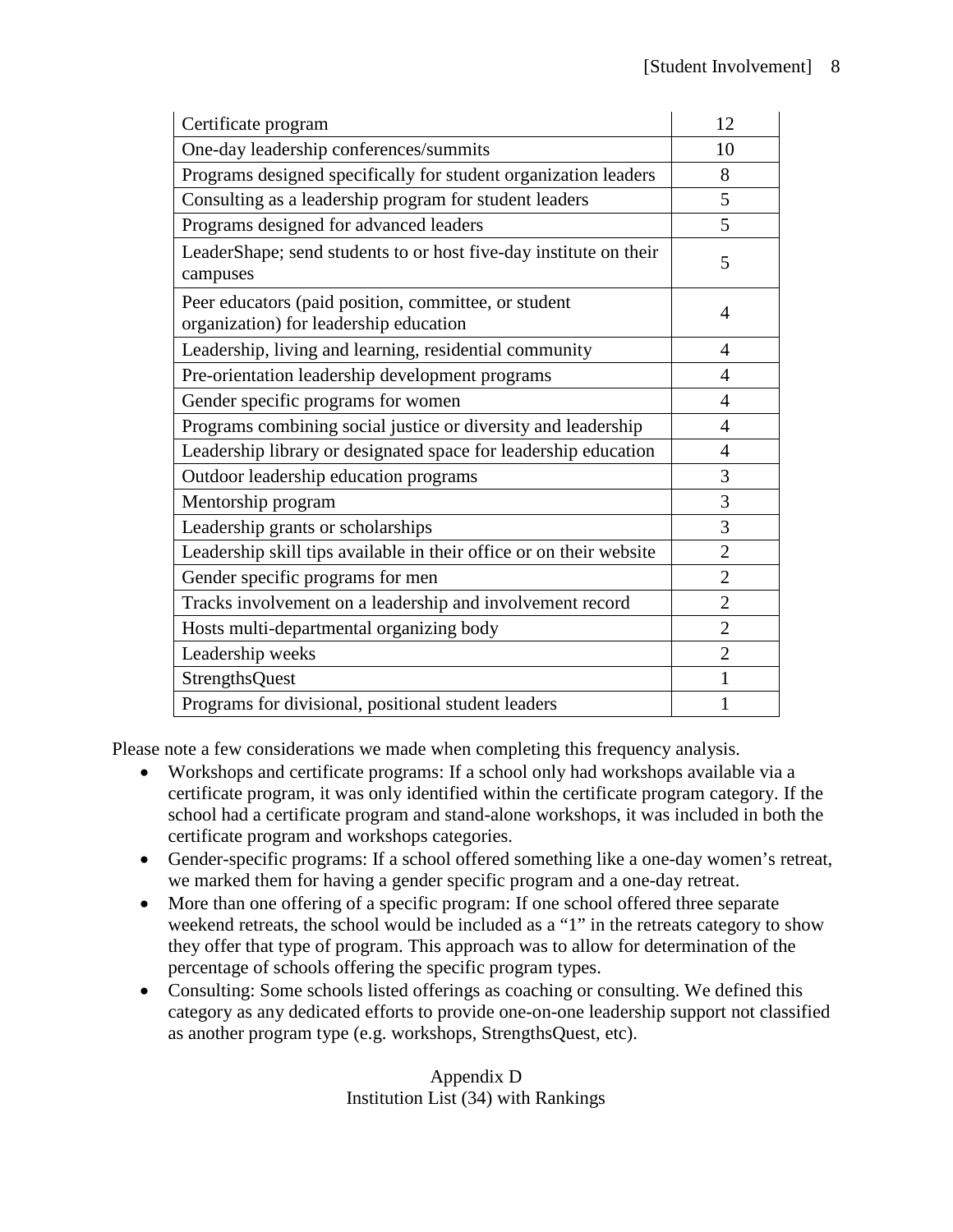| <b>Institution</b>     | Category                  | <b>Beginner</b> | Intermediate | <b>Advanced</b> | Peer-led       | Ranking      |  |
|------------------------|---------------------------|-----------------|--------------|-----------------|----------------|--------------|--|
| Catholic               | <b>IPEDS</b> Comparison   |                 |              |                 |                |              |  |
| University of          | Group                     |                 |              |                 |                |              |  |
| America                |                           | Yes             | Yes          | Yes             | Yes            | A            |  |
| Duquesne               | <b>IPEDS</b> Comparison   |                 |              |                 |                |              |  |
| University             | Group                     | Yes             | Yes          | Yes             | Yes            | A            |  |
| Fordham                | <b>IPEDS</b> Comparison   |                 |              |                 |                |              |  |
| University             | Group                     | Yes             | Yes          | Yes             | Yes            | A            |  |
| Georgetown             | <b>IPEDS</b> Comparison   |                 |              |                 |                |              |  |
| University             | Group                     | Yes             | Yes          | Yes             | Yes            | A            |  |
| Indiana                | <b>Destination School</b> |                 |              |                 |                |              |  |
| University             |                           | Yes             | Yes          | Yes             | Yes            | A            |  |
| Marquette              | <b>IPEDS</b> Comparison   |                 |              |                 |                |              |  |
| University             | Group                     | Yes             | Yes          | Yes             | Yes            | A            |  |
| Santa Clara            | <b>IPEDS</b> Comparison   |                 |              |                 |                |              |  |
| University             | Group                     | Yes             | Yes          | Yes             | Yes            | $\mathbf{A}$ |  |
| University of          | Recognized/Peers          |                 |              |                 |                |              |  |
| Connecticut            |                           | Yes             | Yes          | Yes             | Yes            | $\mathbf{A}$ |  |
| University of          | Local                     |                 |              |                 |                |              |  |
| Chicago                |                           | Yes             | Yes          | Yes             | Yes            | A            |  |
| University of          | <b>Destination School</b> |                 |              |                 |                |              |  |
| Iowa                   |                           | Yes             | Yes          | Yes             | Yes            | A            |  |
| University of          | <b>IPEDS</b> Comparison   |                 |              |                 |                |              |  |
| San Francisco          | Group                     | Yes             | Yes          | Yes             | Yes            | A            |  |
| University of          | Recognized/Handbook       |                 |              |                 |                |              |  |
| South Carolina         |                           | Yes             | Yes          | Yes             | Yes            | $\mathbf{A}$ |  |
| University of          | Recognized/NCLP           |                 |              |                 |                |              |  |
| <b>Texas at Austin</b> |                           | Yes             | Yes          | Yes             | Yes            | A            |  |
| University of          |                           |                 |              |                 |                |              |  |
| Missouri               | <b>Destination School</b> | Yes             | Yes          | Yes             | Yes            | $\mathbf{A}$ |  |
| <b>Boston College</b>  | <b>IPEDS</b> Comparison   |                 |              |                 |                |              |  |
|                        | Group                     | Yes             | Yes          | N <sub>o</sub>  | Yes            | $\bf{B}$     |  |
| Creighton              | <b>IPEDS</b> Comparison   |                 |              |                 |                |              |  |
| University             | Group                     |                 |              |                 |                |              |  |
|                        |                           | Yes             | Yes          | N <sub>0</sub>  | N <sub>o</sub> | B            |  |
| Northern Illinois      | <b>Destination School</b> |                 |              |                 |                |              |  |
| University             |                           | Yes             | Yes          | N <sub>0</sub>  | No             | B            |  |
| Notre Dame             | <b>IPEDS</b> Comparison   |                 |              |                 |                |              |  |
|                        | Group                     | Yes             | Yes          | N <sub>o</sub>  | No             | $\bf{B}$     |  |
| Seton Hall             | <b>IPEDS</b> Comparison   |                 |              |                 |                |              |  |
| University             | Group                     | Yes             | Yes          | Yes             | No             | B            |  |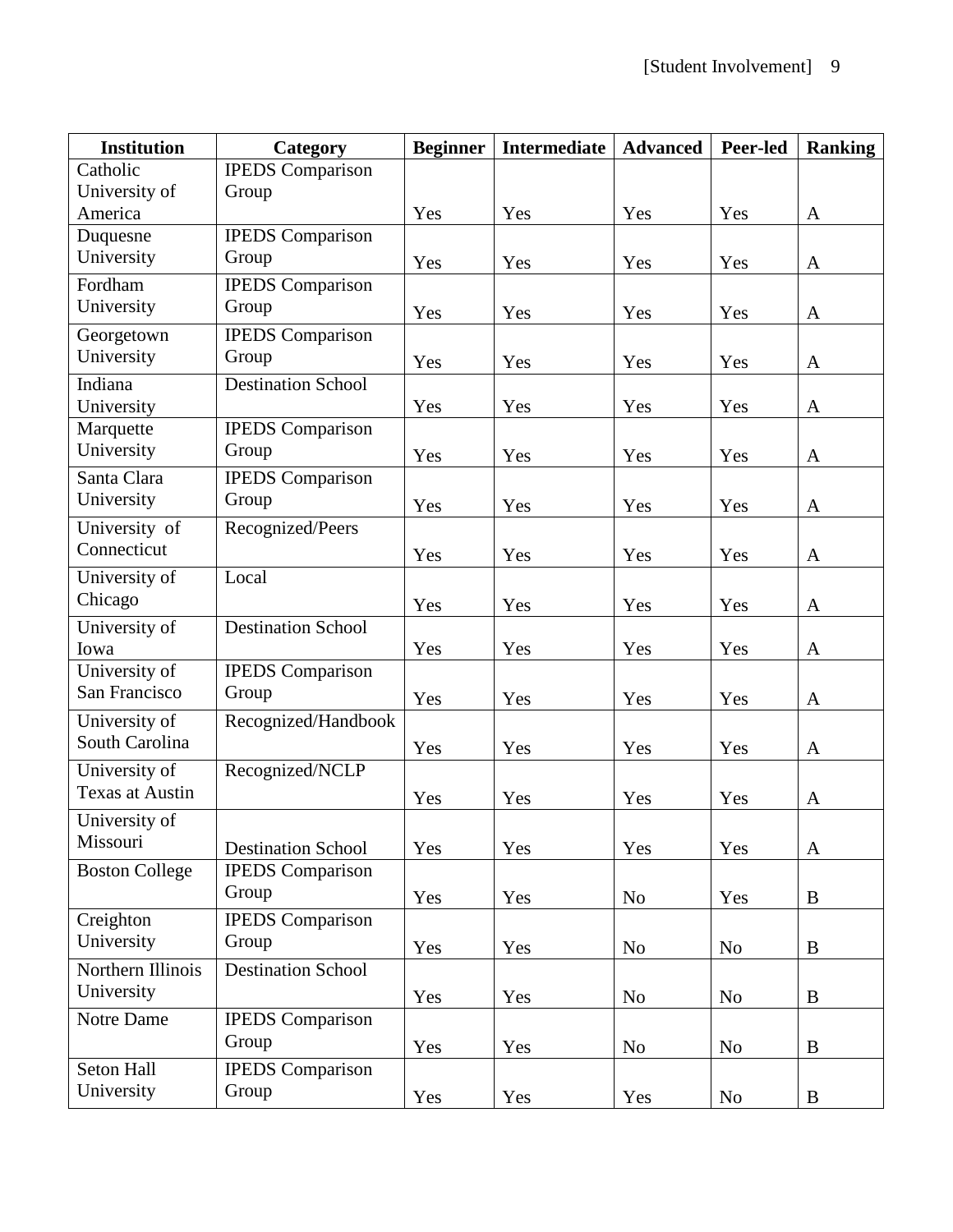| University of         | <b>Destination School</b> |                |                |                |                |               |
|-----------------------|---------------------------|----------------|----------------|----------------|----------------|---------------|
| Wisconsin             |                           | N <sub>o</sub> | Yes            | Yes            | Yes            | B             |
| Loyola                | <b>IPEDS</b> Comparison   |                |                |                |                |               |
| Marymount             | Group                     |                |                |                |                |               |
| University            |                           | Yes            | Yes            | N <sub>o</sub> | N <sub>o</sub> | $\mathcal{C}$ |
| College of            | Local                     |                |                |                |                |               |
| DuPage                |                           | N <sub>o</sub> | Yes            | N <sub>o</sub> | N <sub>o</sub> | D             |
| Colorado State        | Recognized/Handbook       |                |                |                |                |               |
| University            |                           | N <sub>o</sub> | Yes            | N <sub>o</sub> | N <sub>o</sub> | D             |
| Columbia              | Local                     |                |                |                |                |               |
| College Chicago       |                           | N <sub>o</sub> | Yes            | N <sub>o</sub> | N <sub>o</sub> | D             |
| <b>Harper College</b> | Local                     |                |                |                |                |               |
|                       |                           | N <sub>o</sub> | Yes            | N <sub>o</sub> | N <sub>o</sub> | D             |
| Michigan State        | <b>Destination School</b> |                |                |                |                |               |
| University            |                           | N <sub>o</sub> | Yes            | N <sub>o</sub> | N <sub>o</sub> | D             |
| Roosevelt             | Local                     |                |                |                |                |               |
| University            |                           | N <sub>o</sub> | Yes            | N <sub>o</sub> | N <sub>o</sub> | D             |
| Saint Joseph's        | <b>IPEDS</b> Comparison   |                |                |                |                |               |
| University            | Group                     | N <sub>o</sub> | N <sub>o</sub> | N <sub>o</sub> | N <sub>o</sub> | D             |
| Saint Louis           | <b>IPEDS</b> Comparison   |                |                |                |                |               |
| University            | Group                     | N <sub>o</sub> | Yes            | N <sub>o</sub> | N <sub>o</sub> | D             |
| Seattle               | <b>IPEDS</b> Comparison   |                |                |                |                |               |
| University            | Group                     | N <sub>o</sub> | N <sub>o</sub> | N <sub>o</sub> | N <sub>o</sub> | D             |
| <b>UCLA</b>           | Recognized/Handbook       |                |                |                |                |               |
|                       |                           | N <sub>o</sub> | Yes            | N <sub>o</sub> | N <sub>o</sub> | D             |
| University of         | <b>IPEDS</b> Comparison   |                |                |                |                |               |
| Detroit Mercy         | Group                     | N <sub>o</sub> | N <sub>o</sub> | Yes            | N <sub>o</sub> | D             |
| University of         | <b>Destination School</b> |                |                |                |                |               |
| Michigan              |                           | N <sub>o</sub> | Yes            | N <sub>o</sub> | N <sub>o</sub> | D             |
| University of         | <b>IPEDS</b> Comparison   |                |                |                |                |               |
| San Diego             | Group                     | N <sub>o</sub> | Yes            | N <sub>o</sub> | N <sub>o</sub> | D             |

# Appendix E Rubric for Rankings

| <b>Score</b>     |                          |                          |                          |                          |
|------------------|--------------------------|--------------------------|--------------------------|--------------------------|
|                  | Includes all 4 of the    | Includes 3 of the 4      | Includes 2 of the 4      | Includes 0-1 of the 4    |
|                  | required criteria        | required criteria        |                          | required criteria        |
|                  | (beginner, intermediate, | (beginner, intermediate, | (beginner, intermediate, | (beginner, intermediate, |
|                  | advanced and peer-led    | advanced and peer-led    | advanced and peer-led    | advanced and peer-led    |
| <b>Rationale</b> | programs)                | programs)                | programs)                | programs)                |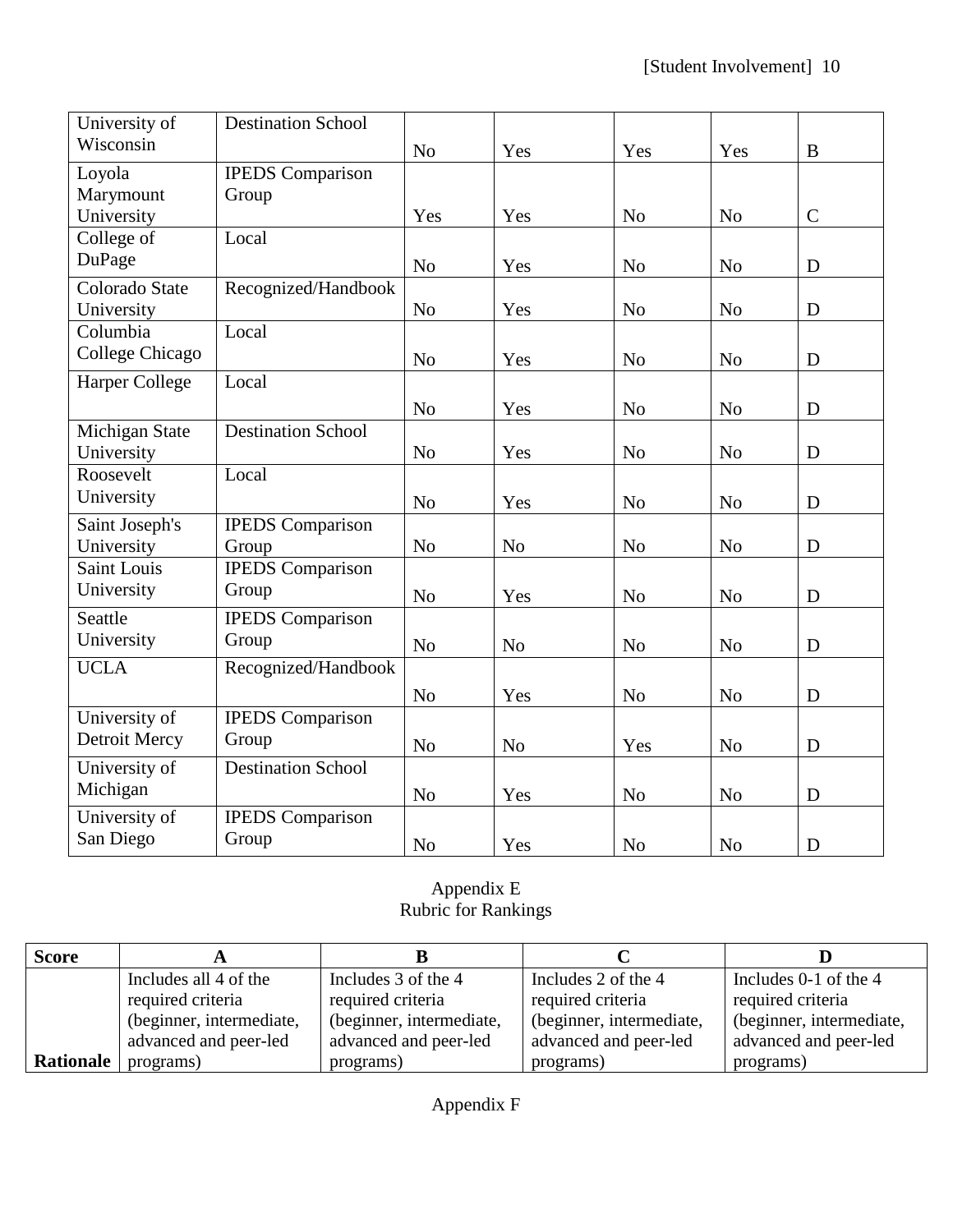| <b>Institution</b>          | Category                  | <b>Beginner</b> | <b>Intermediate</b> | <b>Advanced</b> | Peer-led | <b>Ranking</b> |
|-----------------------------|---------------------------|-----------------|---------------------|-----------------|----------|----------------|
| Catholic University of      | <b>IPEDS</b> Comparison   |                 |                     |                 |          |                |
| America                     | Group                     | Yes             | Yes                 | Yes             | Yes      | A              |
| Duquesne University         | <b>IPEDS</b> Comparison   |                 |                     |                 |          |                |
|                             | Group                     | Yes             | Yes                 | Yes             | Yes      | A              |
| Fordham University          | <b>IPEDS</b> Comparison   |                 |                     |                 |          |                |
|                             | Group                     | Yes             | Yes                 | Yes             | Yes      | $\mathbf{A}$   |
| Georgetown University       | <b>IPEDS</b> Comparison   |                 |                     |                 |          |                |
|                             | Group                     | Yes             | Yes                 | Yes             | Yes      | $\mathbf{A}$   |
| <b>Indiana University</b>   | <b>Destination School</b> | Yes             | Yes                 | Yes             | Yes      | $\mathbf{A}$   |
| <b>Marquette University</b> | <b>IPEDS</b> Comparison   |                 |                     |                 |          |                |
|                             | Group                     | Yes             | Yes                 | Yes             | Yes      | $\mathbf{A}$   |
| Santa Clara University      | <b>IPEDS</b> Comparison   |                 |                     |                 |          |                |
|                             | Group                     | Yes             | Yes                 | Yes             | Yes      | A              |
| University of               | Recognized/Peers          |                 |                     |                 |          |                |
| Connecticut                 |                           | Yes             | Yes                 | Yes             | Yes      | $\mathbf{A}$   |
| University of Chicago       | Local                     | Yes             | Yes                 | Yes             | Yes      | $\mathbf{A}$   |
| University of Iowa          | <b>Destination School</b> | Yes             | Yes                 | Yes             | Yes      | $\mathbf{A}$   |
| University of San           | <b>IPEDS</b> Comparison   |                 |                     |                 |          |                |
| Francisco                   | Group                     | Yes             | Yes                 | Yes             | Yes      | $\mathbf{A}$   |
| University of South         | Recognized/Handbook       |                 |                     |                 |          |                |
| Carolina                    |                           | Yes             | Yes                 | Yes             | Yes      | $\mathbf{A}$   |
| University of Texas at      | Recognized/NCLP           |                 |                     |                 |          |                |
| Austin                      |                           | Yes             | Yes                 | Yes             | Yes      | $\mathbf{A}$   |
| University of Missouri      | <b>Destination School</b> | Yes             | Yes                 | Yes             | Yes      | $\mathbf{A}$   |

# Final List of Institutions (14) Based on A-Ranking

Appendix G Frequency for A Ranked Institutions

|                    |                      |                 |                 |                | Leadership     |                   |                    |                    |
|--------------------|----------------------|-----------------|-----------------|----------------|----------------|-------------------|--------------------|--------------------|
|                    |                      |                 |                 |                | Retreat,       |                   |                    | <b>One-Day</b>     |
|                    |                      |                 |                 |                | Weekend        |                   |                    | Leadership         |
|                    | <b>On-Going</b>      | <b>One-Time</b> |                 |                | or Two-        | Leadership        |                    | <b>Conferences</b> |
|                    | Leadership           | Leadership      | <b>Emerging</b> | Workshop       | Day            | Award             | <b>Certificate</b> | and                |
| <b>Institution</b> | <b>Opportunities</b> | Opportunities   | Leadership      | <b>Series</b>  | Conference     | <b>Ceremonies</b> | <b>Programs</b>    | <b>Summits</b>     |
| Catholic           |                      |                 |                 |                |                |                   |                    |                    |
| University of      |                      |                 |                 |                |                |                   |                    |                    |
| America            | Yes                  | Yes             | Yes             | N <sub>o</sub> | Yes            | Yes               | N <sub>o</sub>     | No                 |
| Duquesne           |                      |                 |                 |                |                |                   |                    |                    |
| University         | Yes                  | Yes             | Yes             | Yes            | N <sub>o</sub> | Yes               | N <sub>0</sub>     | No                 |
| Fordham            |                      |                 |                 |                |                |                   |                    |                    |
| University         | Yes                  | Yes             | Yes             | N <sub>o</sub> | Yes            | N <sub>o</sub>    | N <sub>o</sub>     | No.                |
| Georgetown         | Yes                  | Yes             | Yes             | N <sub>o</sub> | Yes            | Yes               | No                 | N <sub>0</sub>     |